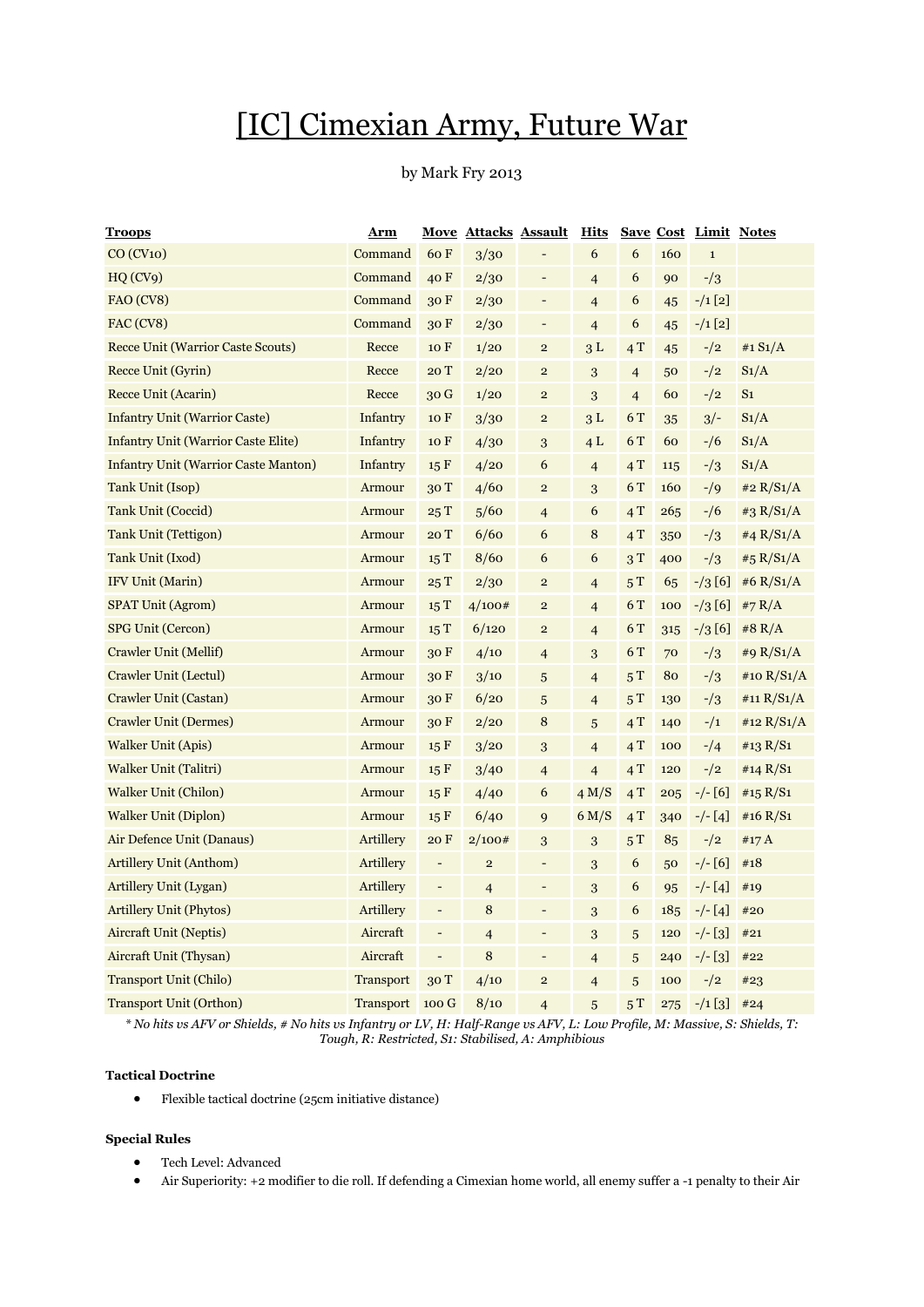Superiority die roll due to atmospheric volcanic dust.

#### **Battlegroup Selection Rules**

Max two Recce units per 1000 points

#### **Assets**

- Preliminary Bombardment (Max 1 per artillery unit, 20 points each)
- Light Orbital Strike, 4 Attacks (Max 4 per battlegroup, 40 points each)
- Heavy Orbital Strike, 8 Attacks (Max 2 per battlegroup, 80 points each)
- Ambush (Max 3 per Battlegroup, 50 points each)

#### **Note 1. Recce Unit (Warrior Caste Scouts)**

 Target Designator: Designate a visible enemy unit during the initiative phase as a target for auto-linked weapons fired during the command phase

### **Note 2. Tank Unit (Isop)**

- Plasma Weapon: The nearest unit within 5cm must test for suppression/fall-back by rolling one die for each hit taken by the target unit and will be suppressed if any of the dice score 4+
- Auto-Linked Weapons: May fire at a designated target within range
- Adaptive Camouflage: Count as being in partial cover when in the open and under direct fire
- Stubborn: Do not roll for fall-back and will not retreat in close assault

#### **Note 3. Tank Unit (Coccid)**

- Plasma Weapon: The nearest unit within 5cm must test for suppression/fall-back by rolling one die for each hit taken by the target unit and will be suppressed if any of the dice score 4+
- Auto-Linked Weapons: May fire at a designated target within range
- Adaptive Camouflage: Count as being in partial cover when in the open and under direct fire
- Stubborn: Do not roll for fall-back and will not retreat in close assault

#### **Note 4. Tank Unit (Tettigon)**

- Plasma Weapon: The nearest unit within 5cm must test for suppression/fall-back by rolling one die for each hit taken by the target unit and will be suppressed if any of the dice score 4+
- Auto-Linked Weapons: May fire at a designated target within range
- Adaptive Camouflage: Count as being in partial cover when in the open and under direct fire
- Stubborn: Do not roll for fall-back and will not retreat in close assault

# **Note 5. Tank Unit (Ixod)**

- Plasma Weapon: The nearest unit within 5cm must test for suppression/fall-back by rolling one die for each hit taken by the target unit and will be suppressed if any of the dice score 4+
- Auto-Linked Weapons: May fire at a designated target within range
- Adaptive Camouflage: Count as being in partial cover when in the open and under direct fire
- Stubborn: Do not roll for fall-back and will not retreat in close assault

# **Note 6. IFV Unit (Marin)**

- Telepathic Blast Wave: All enemy units within range and in every direction are hit and count as being in the open
- Adaptive Camouflage: Count as being in partial cover when in the open and under direct fire
- Support Troops: May not assault the enemy, but will defend if assaulted
- Carrying capacity of 2 spaces (except Manton)

# **Note 7. SPAT Unit (Agrom)**

- Auto-Linked Weapons: May fire at a designated target within range
- Adaptive Camouflage: Count as being in partial cover when in the open and under direct fire
- Support Troops: May not assault the enemy, but will defend if assaulted

# **Note 8. SPG Unit (Cercon)**

- Plasma Weapon: The nearest unit within 5cm must test for suppression/fall-back by rolling one die for each hit taken by the target unit and will be suppressed if any of the dice score 4+
- Direct & Indirect Fire: Calculate as an artillery concentration, using the distance between the unit and the target for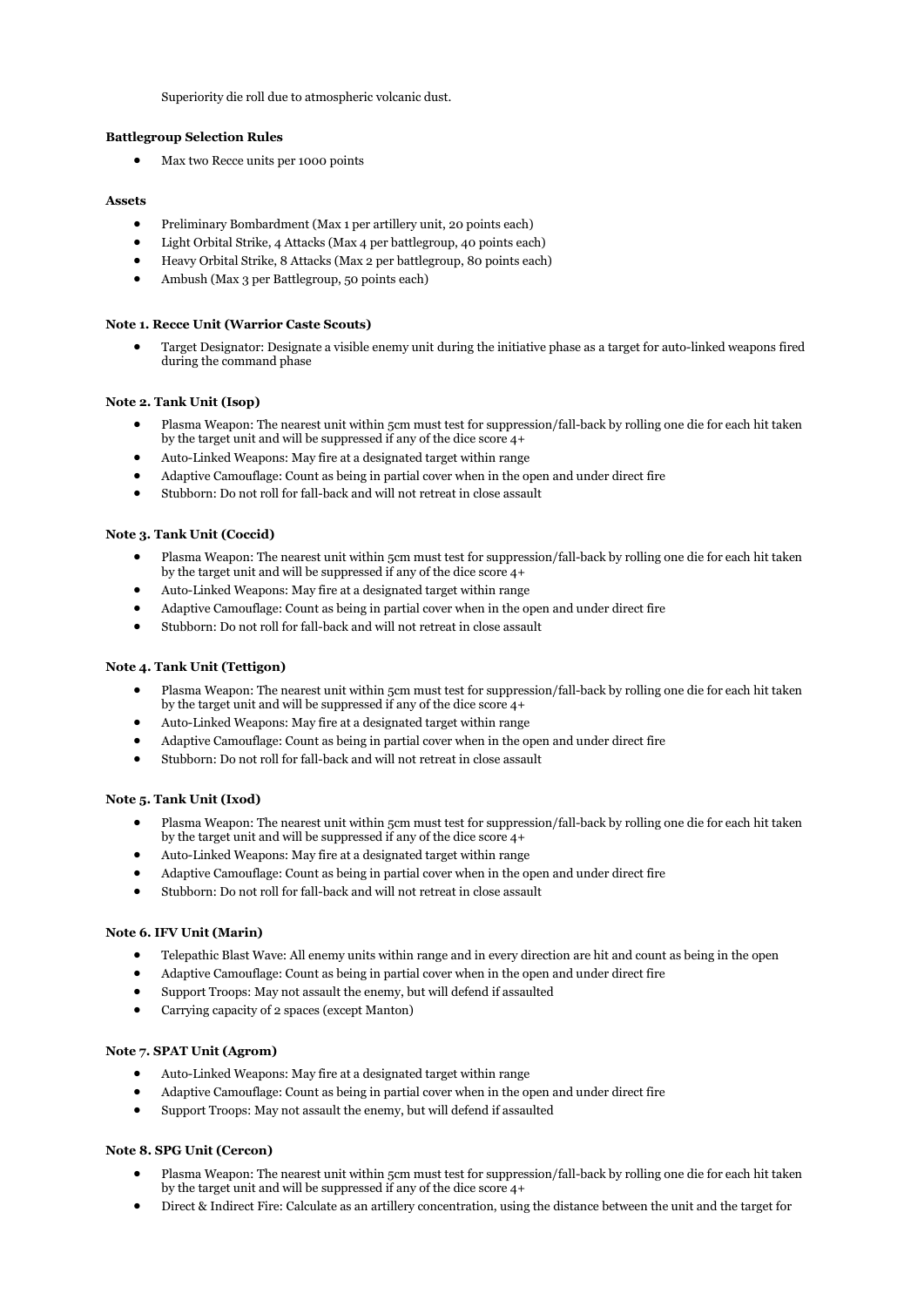deviation; the unit may also fire directly at an enemy unit within LOS

- Auto-Linked Weapons: May fire at a designated target within range
- Adaptive Camouflage: Count as being in partial cover when in the open and under direct fire
- Support Troops: May not assault the enemy, but will defend if assaulted

#### **Note 9. Crawler Unit (Mellif)**

- Flamethrower: Always count targets as being in the open and all units hit in a straight line up to the maximum range
- Adaptive Camouflage: Count as being in partial cover when in the open and under direct fire

#### **Note 10. Crawler Unit (Lectul)**

- Flamethrower: Always count targets as being in the open and all units hit in a straight line up to the maximum range
- Adaptive Camouflage: Count as being in partial cover when in the open and under direct fire

#### **Note 11. Crawler Unit (Castan)**

- Flamethrower: Always count targets as being in the open and all units hit in a straight line up to the maximum range
- Adaptive Camouflage: Count as being in partial cover when in the open and under direct fire

#### **Note 12. Crawler Unit (Dermes)**

- Flamethrower: Always count targets as being in the open and all units hit in a straight line up to the maximum range
- Adaptive Camouflage: Count as being in partial cover when in the open and under direct fire

#### **Note 13. Walker Unit (Apis)**

- Plasma Weapon: The nearest unit within 5cm must test for suppression/fall-back by rolling one die for each hit taken by the target unit and will be suppressed if any of the dice score 4+
- Adaptive Camouflage: Count as being in partial cover when in the open and under direct fire
- Stubborn: Do not roll for fall-back and will not retreat in close assault

#### **Note 14. Walker Unit (Talitri)**

- Plasma Weapon: The nearest unit within 5cm must test for suppression/fall-back by rolling one die for each hit taken by the target unit and will be suppressed if any of the dice score 4+
- Adaptive Camouflage: Count as being in partial cover when in the open and under direct fire
- Stubborn: Do not roll for fall-back and will not retreat in close assault

# **Note 15. Walker Unit (Chilon)**

- Plasma Weapon: The nearest unit within 5cm must test for suppression/fall-back by rolling one die for each hit taken by the target unit and will be suppressed if any of the dice score 4+
- Adaptive Camouflage: Count as being in partial cover when in the open and under direct fire
- Stubborn: Do not roll for fall-back and will not retreat in close assault

# **Note 16. Walker Unit (Diplon)**

- Plasma Weapon: The nearest unit within 5cm must test for suppression/fall-back by rolling one die for each hit taken by the target unit and will be suppressed if any of the dice score 4+
- Adaptive Camouflage: Count as being in partial cover when in the open and under direct fire
- Stubborn: Do not roll for fall-back and will not retreat in close assault

#### **Note 17. Air Defence Unit (Danaus)**

- Adaptive Camouflage: Count as being in partial cover when in the open and under direct fire
- Support Troops: May not assault the enemy, but will defend if assaulted
- Stubborn: Do not roll for fall-back and will not retreat in close assault
- All-Round Vision: The unit has full 360° visibility

#### **Note 18. Artillery Unit (Anthom)**

 Plasma Weapon: The nearest unit within 5cm must test for suppression/fall-back by rolling one die for each hit taken by the target unit and will be suppressed if any of the dice score 4+

#### **Note 19. Artillery Unit (Lygan)**

Plasma Weapon: The nearest unit within 5cm must test for suppression/fall-back by rolling one die for each hit taken